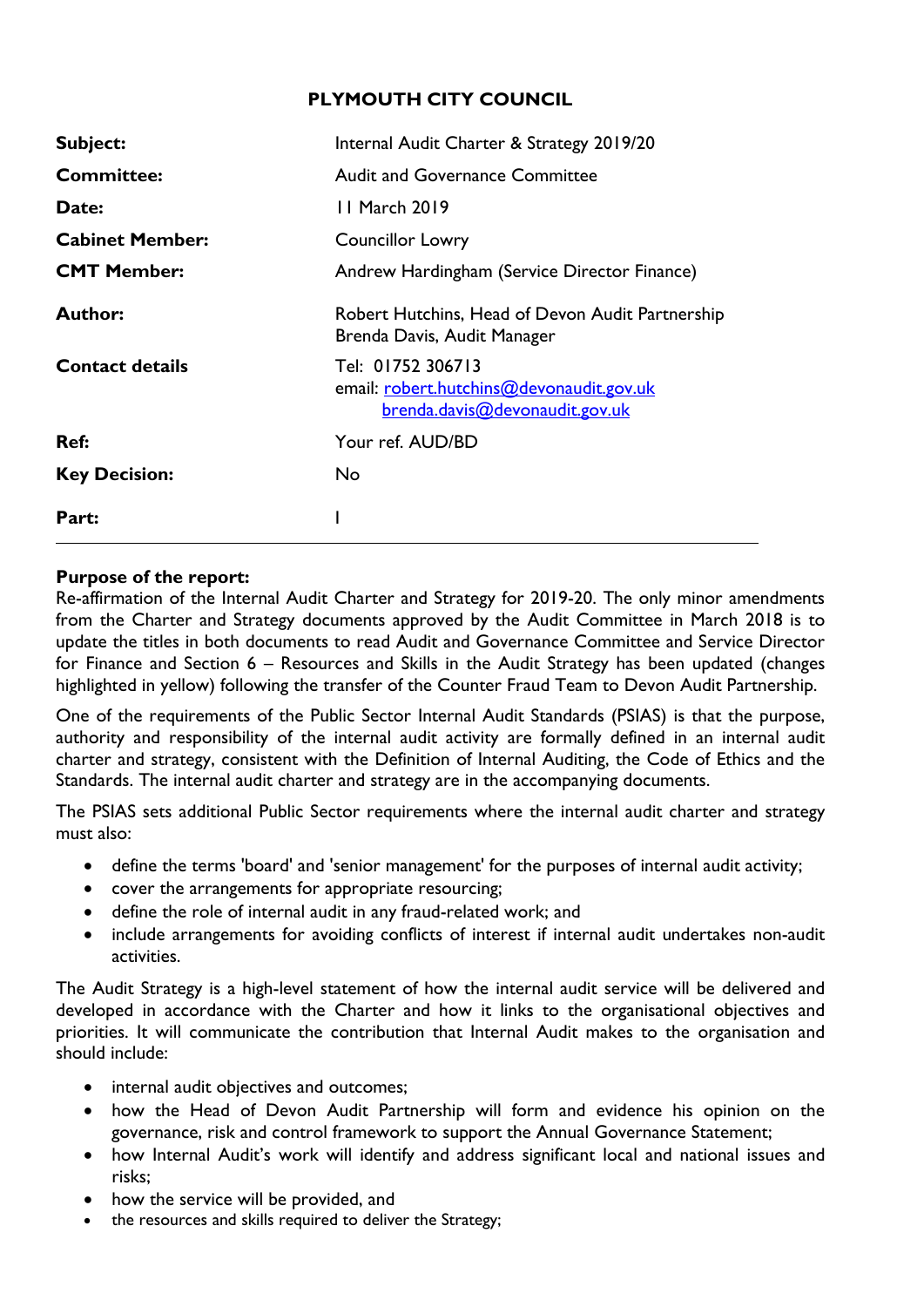The Strategy should be approved, but not directed, by the Audit and Governance Committee.

- 1. The Charter and Strategy complies with the mandatory requirements of the Public Sector Internal Audit Standards.
- 2. Delivery of the Internal Audit Service will be by the Devon Audit Partnership.

#### **Corporate Plan**

The Internal Audit service assists the Council in delivering robust standards of public accountability and probity in the use of public funds and has a role in promoting high standards of service planning, performance monitoring and review throughout the organisation, together with ensuring compliance with the Council's statutory obligations.

Our work supports delivery of the values and priorities set out in Corporate Plan by ensuring that resources are used wisely, and service areas understand and deliver quality public services which meet customer and community needs and keep people safe.

### **Implications for Medium Term Financial Plan and Resource Implications: Including finance, human, IT and land**

None.

#### **Other Implications: e.g. Child Poverty, Community Safety, Health and Safety and Risk Management:**

The work of the internal audit service is an intrinsic element of the Council's overall corporate governance, risk management and internal control framework.

#### **Equality and Diversity**

Has an Equality Impact Assessment been undertaken? Not required.

#### **Recommendations and Reasons for recommended action:**

Members of the Audit and Governance Committee agree the Internal Audit Charter & Strategy for the year 2019/20.

#### **Alternative options considered and rejected:**

None, as failure to maintain an adequate and effective system of internal audit would contravene the Accounts and Audit Regulations 2015 and the Public Sector Internal Audit Standards.